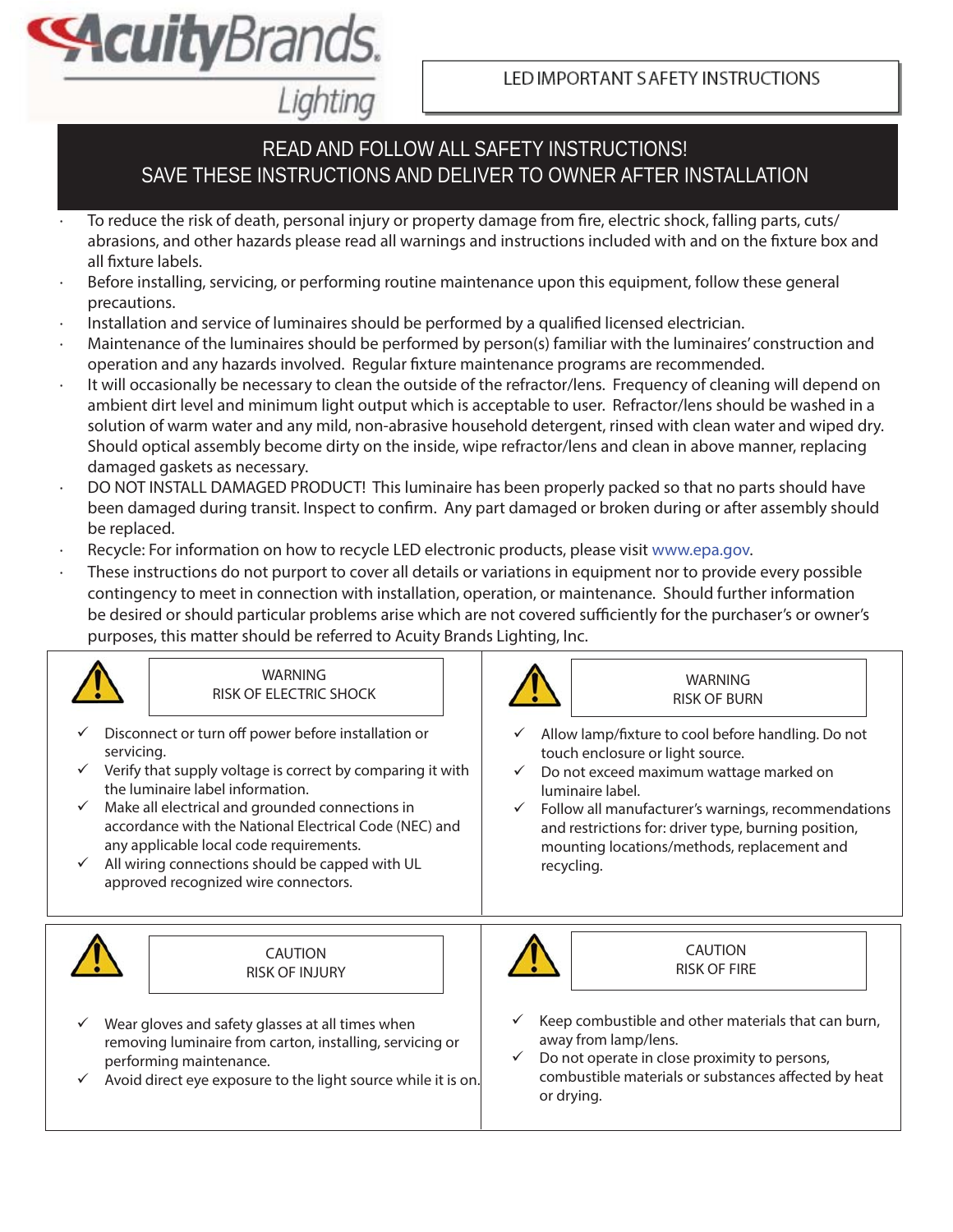

### LED IMPORTANT S AFETY INSTRUCTIONS



CAUTION: RISK OF PRODUCT DAMAGE

- Never connect components under load.
- $\checkmark$  Do not mount or support these fixtures in a manner that can cut the outer jacket or damage wire insulation.
- $\checkmark$  Unless individual product specifications deem otherwise: Never connect an LED product directly to a dimmer packs, occupancy sensors, timing devices, or other related control devices. LED fixtures must be powered directly off a switched circuit.
- $\checkmark$  Unless individual product specifications deem otherwise: Do not restrict fixture ventilation. Allow for some volume of airspace around fixture. Avoid covering LED fixtures with insulation, foam, or other material that will prevent convection or conduction cooling.
- $\checkmark$  Unless individual product specifications deem otherwise: Do not exceed fixtures maximum ambient temperature.
- $\checkmark$  Only use fixture in its intended location.
- $\checkmark$  LED products are Polarity Sensitive. Ensure proper Polarity before installation.
- $\checkmark$  Electrostatic Discharge (ESD): ESD can damage LED fixtures. Personal grounding equipment must be worn during all installation or servicing of the unit.
- $\checkmark$  Do not touch individual electrical components as this can cause ESD, shorten lamp life, or alter performance.
- $\checkmark$  Some components inside the fixture may not be serviceable. In the unlikely event your unit may require service, stop using the unit immediately and contact an ABL representative for assistance.
- $\checkmark$  Always read the fixtures complete installation instructions prior to installation for any additional fixture specific warnings.

Please see product specific installation instructions for additional warnings or any applicable FCC or other regulatory statements.

**Failure to follow any of these instructions could void product warranties. For a complete listing of product Terms and Conditions, please visit www.acuitybrands.com.**

**Our Brands Indoor/Outdoor Indoor Lighting Outdoor Lighting Controls Daylighting**  Lithonia Lighting Gotham American Electric Lighting DARK TO LIGHT SunOptics Carandini Mark Architectural Lighting Antique Street Lamps LC&D Holophane Peerless Hydrel Hydrel ROAM RELOC Renaissance Lighting Tersen Sensor Switch Sensor Switch Light Concepts Winona Lighting Synergy

Acuity Brands Lighting, Inc. assumes no responsibility for claims arising out of improper or careless installation or handling of its products.

ABL LED General Warnings, Form No. 503.203

© 2010 Acuity Brands Lighting, Inc. All rights reserved. 12/01/10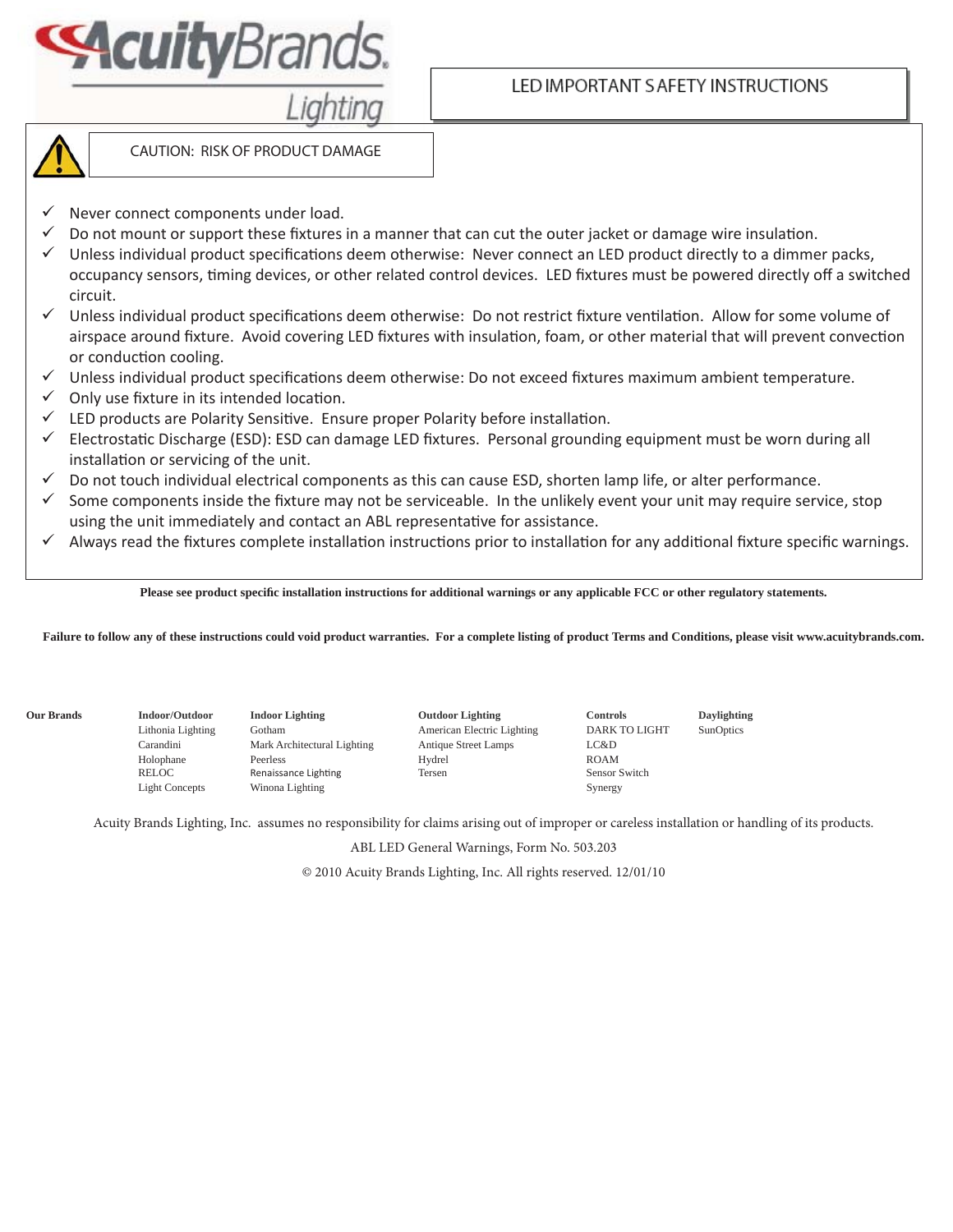# Installation Instructions KADRD LED RETROFIT



WARNING – Risk of fire or electrical shock. Luminaire wiring and electrical parts may be damaged when drilling for installation of LED retrofit kit. Check for enclosed wiring and components.

WARNING - Risk of fire or electrical shock. LED Retrofit kit installations requires knowledge of luminaire electrical systems. If not qualified, do not attempt installation. Contract a qualified electrician.

WARNING - Risk of fire or electrical shock. Install this kit only in the luminaires that have the construction features and dimensions shown in the photographs and/or drawings.

Do not make or alter any open holes in an enclosure of wiring or electrical components during kit installation. WARNING – To prevent wiring damage or abrasion, do not expose wiring to edges of sheet metal or other sharp objects.

DELIVERY: Upon receipt of fixture and accessories (packed separately), thoroughly inspect for any freight damage. All damage should be reported to the delivery carrier. Compare the catalog description listed on the packing slip with the fixture label on the inside of the housing to be sure you have received the correct merchandise.

This device complies with Part 15 of the FCC Rules. Operation is subject to the following two conditions: (1) this device may not cause harmful interference, and (2) this device must accept any interference received, including interference that may cause undesired operation.

KADRD LED retrofit door shown (fig a) includes the optional motion sensor and SPUMBAK universal mounting adaptor installed onto an existing KAD housing.

Tools Required: Straight blade screwdriver and 3/4" open-end wrench (for wall or wood pole, also need a drill with 5/8" bit).

Components in the retrofit kit carton includes retrofit door complete with power wires, connectors, closing screws, motion sensor(optional). Figure 1: KADRD LED retrofi t door shown with optional motion sensor.

#### INSTALLATION STEPS:

1. Turn off main power to the fixture.

Figure 3 2. Loosen the (2) captive door screws, hinge door down to 30 degree angle and slide the door to the right to remove. Discard door assembly.

3. Remove lamp and dispose according to local code. Figure 2: KAD non-LED fixture.

4. Loosen the (2) screws which secure the reflector in the housing, or gently pull reflector away from reflector skirt. Figure 3: KAD non-LED fixture.

Remove reflector (and optical skirt as needed) and disconnect from socket wires (Figure WD1). Discard reflector components.

5. Inspect fixture for wire integrity and signs of water damage. If anything is seen, **STOP!** The entire fixture should be replaced. Installing the retrofit door on a damaged fixture could be dangerous.

6. Check unit for proper ground.

7. Install retrofit door on hinge pins, sliding left to engage hinge, and allow to hang open. Figure 4: Shown with KADRD LED retrofit door hinging open on the non-LED KAD housing.

8. Locate incoming power and disconnect it from existing HID components (Figure WD1). Note: There should be no need to remove any more of the existing HID components (note: due to the variability of HID component replacement over the years, if a component interferes with the retrofit door, it will need to be removed).

9. Cut and strip existing incoming power leads. Connect power leads to power door using supplied connectors (Figure WD2).

10. Ensure no wires are being pinched, close door, and tighten (2) captive door screws. Figure 5: KAD with KADRD LED retrofit door.

11. Turn on main power.

Troubleshooting: If this fixture fails to operate properly, check to make sure: • The fixture is wired correctly. • The fixture is grounded correctly. • The line voltage at the fixture is correct. If all these variables have been checked and the fixture still does not operate as specified, contact your local Lithonia Lighting distributor.

ITHONIA LIGHTING

An<sup>es</sup>AcuityBrands Company

©2010 Acuity Brands Lighting, Inc. All Rights Reserved. Rev. 04/11

Lithonia Lighting Outdoor One Lithonia Way, Conyers, GA 30012 Phone: 800-279-8041 Fax: 770-918-1209 www.lithonia.com

Figure 2

Figure 1





Figure 4



Figure 5



 Part Number: RJ5213378 Rev A Revision Date: 11/13/14

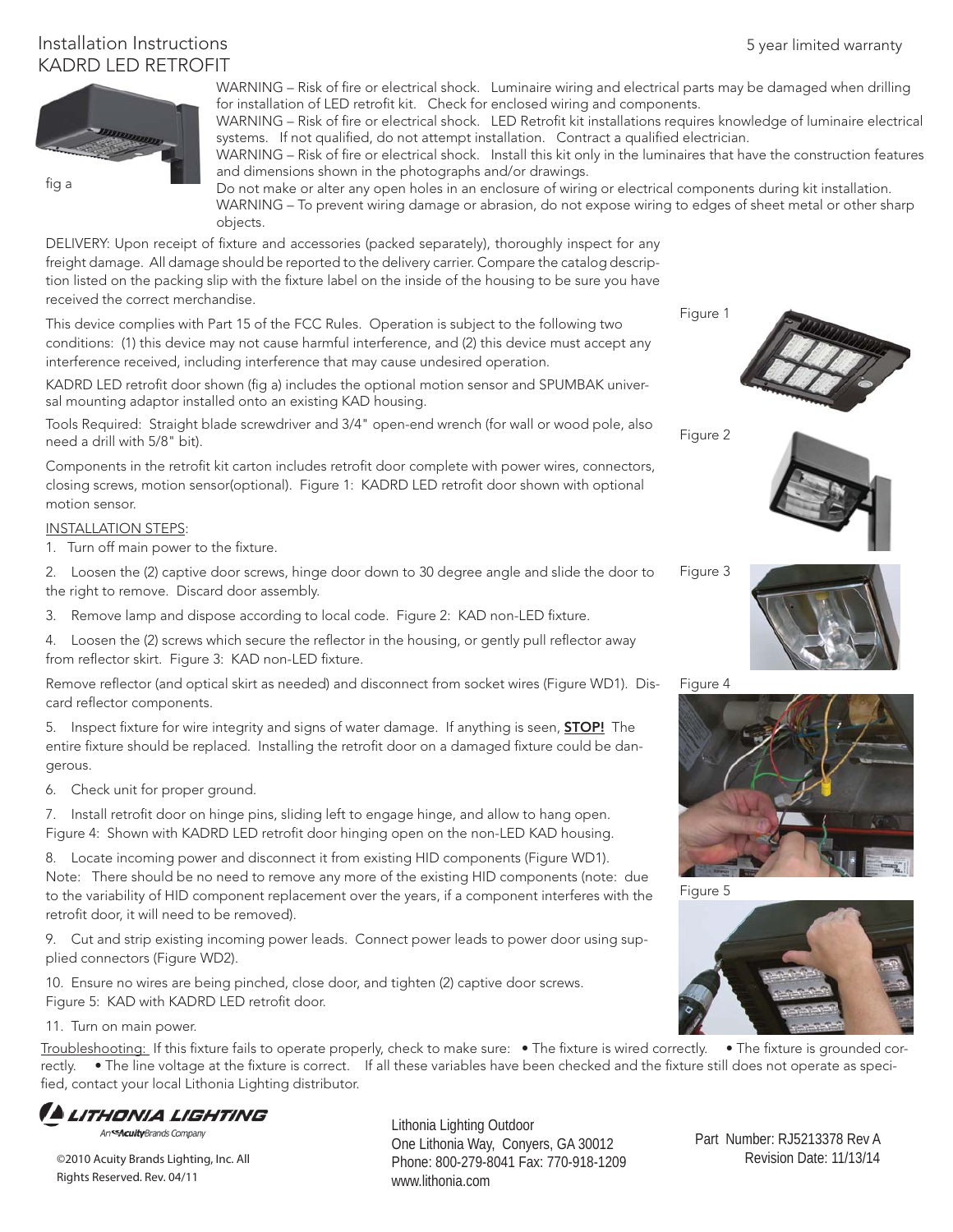



©2010 Acuity Brands Lighting, Inc. All Rights Reserved. Rev. 04/11

Lithonia Lighting Outdoor One Lithonia Way, Conyers, GA 30012 Phone: 800-279-8041 Fax: 770-918-1209 www.lithonia.com

 Part Number: RJ5213378 Rev A Revision Date: 11/13/14